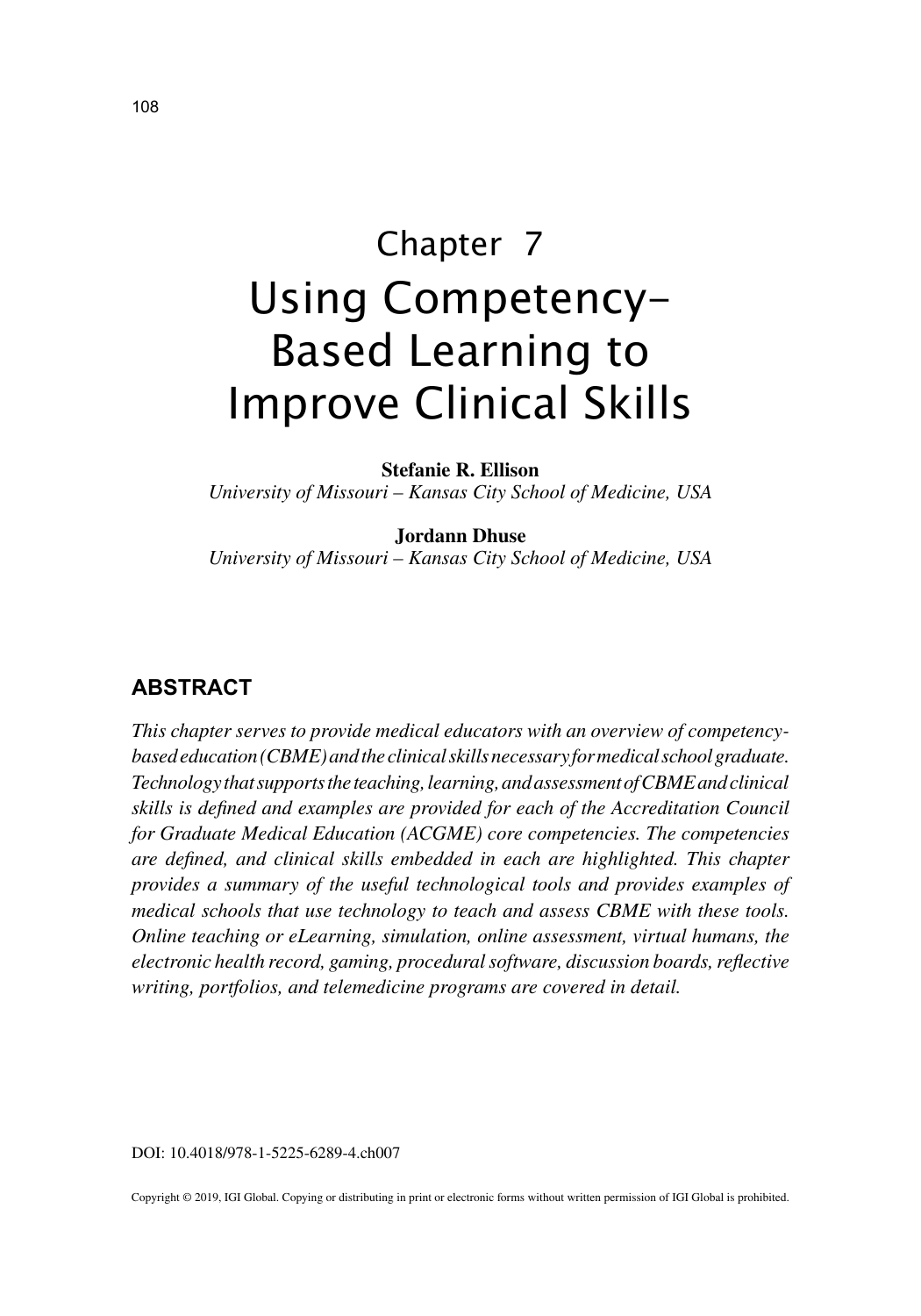## **INTRODUCTION**

#### **The History of Competency-Based Medical Education**

Competency-based education has been in existence for decades in medical education and one can trace its roots to the 1970s (ten Cate & Billett, 2014). Over the past 15 years, it has become more consistently present in undergraduate and graduate medical curricula. The increase in competency-based education likely stems from increased accreditation requirements in undergraduate medical education and in residency training programs to assess learners' skills, increasing quality measures in physician performance, and trends to increase health system accountability (Carraccio & Englander, 2013). In addition, demands for improved safety in patient care drives the need for improved training and skills' assessment to foster consistent care (Nasca, Philibert, Brigham & Flynn, 2012). Evidence also exists to show that standardized resident training drives future clinical performance (Asch 2009; Chen 2014). The core competencies began to take shape after the Accreditation Council for Graduate Medical Education (ACGME) delineated the six core competencies in 1998 defined by the six domains of clinical competence: Patient Care, Medical Knowledge, Practice-based Learning and Improvement, Interpersonal and Communication Skills, Professionalism, and Systems-Based Practice (Swing, 2007). Development of the core competencies were an important step to help standardize the competency-based teaching and assessment movement.

Defining the competencies of a physician in practice was an important first step in assessing clinical skills in our undergraduate medical students and residents, but the devil is in the details. While core competencies can be defined, it is important to develop undergraduate and graduate medical education objectives that are detailed and measurable in order for the learner to understand precisely what they need to do to show competence in those skills. Carraccio and Englander (2016) provided recommendations for developing the learning objectives within the core competencies and called for the following in graduate CBME:

- 1. A standardized language;
- 2. The power of direct observation and assessment;
- 3. The need for developing meaningful measures of performance;
- 4. Desired outcomes as the starting point for curriculum development;
- 5. Dependence on the reflection of expertise;
- 6. Need for exploiting the role of the learner in their learning; and
- 7. Competent clinical systems as the environment to producing competent physicians.